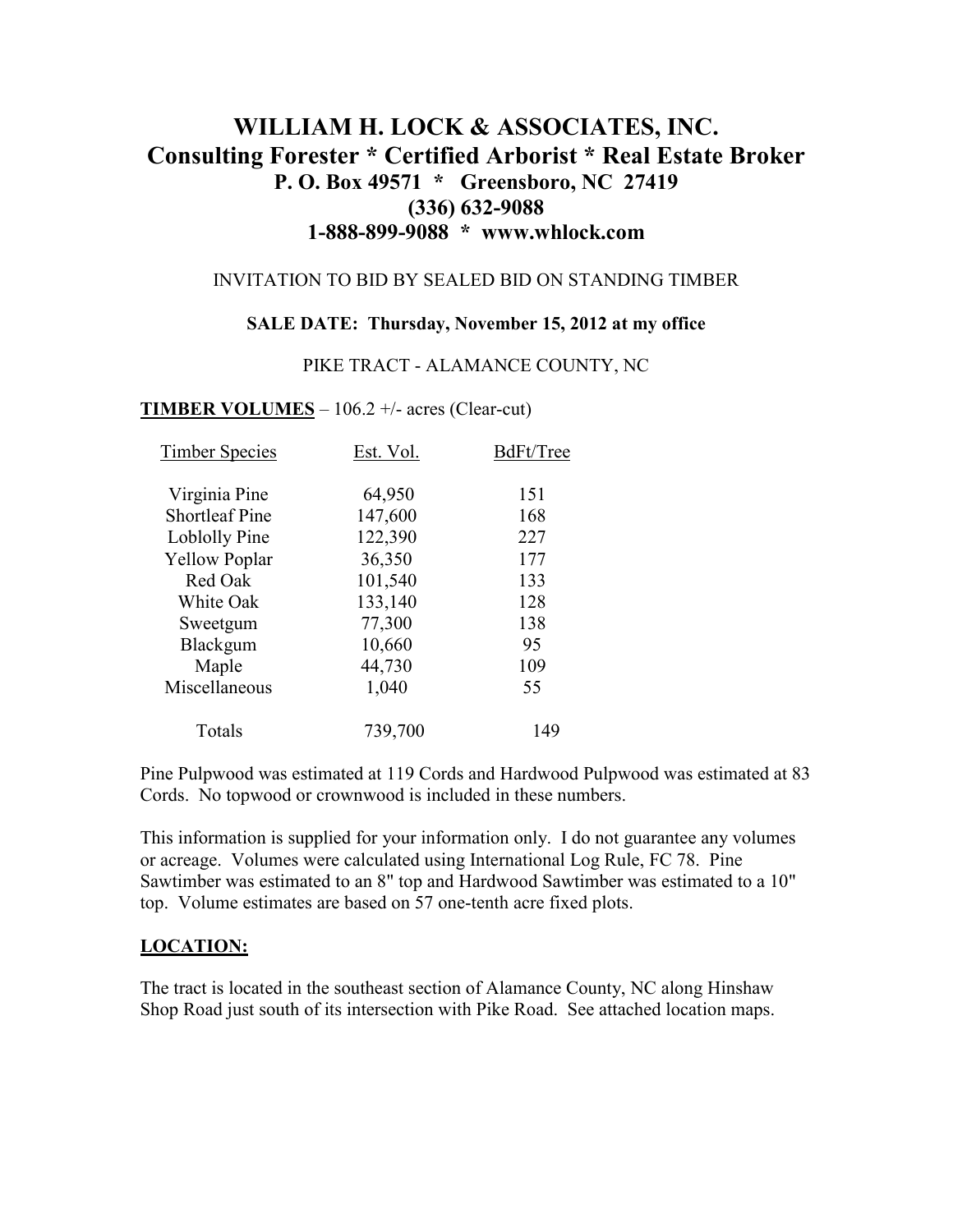Page Two Pike Tract - Timber Sale Sale Date: Thursday – November 15, 2012

## **BIDS:**

The Pike Tract is being sold on a lump sum sealed bid basis. Bids will be accepted by **regular mail** if received by 5:00 pm on Wednesday, November 14, 2012 **OR** bids will be accepted by **email (whlock@whlock.com), telephone (336-632-9088), fax (336-632- 9088), or in-person** at my office until 11:00 am on Thursday, November 15, 2012. At 11:00 am on Thursday, November 15, 2012 all bids received will be recorded. The successful bidder will be notified within 24 hours of the bid openings. A 10% deposit may be requested to be delivered to William H. Lock & Associates, Inc. within 72 hours of the bid opening. The balance of the sales price is to be delivered at the sale closing. The seller reserves the right to refuse or accept any and all bids. Seller will consider all bids. The seller will be responsible for the timber deed preparation, revenue stamps if recorded, and the forestry consultant fees. The buyer will be responsible for all other closing costs. A \$1,000 performance deposit will be payable at closing and held in a noninterest bearing trust account until satisfactory completion of logging. The performance deposit does not limit the buyer's liability. **THIS TRACT MUST CLOSE ON OR BEFORE DECEMBER 31, 2012.**

## **PLACE OF SALE:**

The timber sale will be held at the office of William H. Lock & Associates, Inc. in Greensboro, NC. The office address is 375 S. Swing Road, Greensboro, NC 27409. Telephone and Fax: 336-632-9088; Email: whlock@whlock.com

### **CONDITIONS OF SALE**:

1. The Buyer shall have 24 months from the date of the timber deed to cut and remove all merchantable timber within the "Sale Areas". "Creek Buffers" have been marked with blue paint. No blue painted trees marking the buffer boundaries may be cut. All pine of any size and hardwoods >16" DBH may be harvested from within these buffer areas provided all Best Management Practices, Forest Practice Guidelines, and any applicable river basin or watershed regulations are followed.

2. The Buyer shall access the tract from Hinshaw Shop Road. All access routes will need to be installed and/or maintained according to all North Carolina Best Management Practices, Forest Practice Guidelines, and any applicable river basin or watershed rules. All roadways must remain open and passable by ordinary traffic at all times. The roadways must be left in similar condition at the completion of the harvesting operation as they were at the beginning of the harvesting operation. Call W.H. Lock if questions concerning access routes.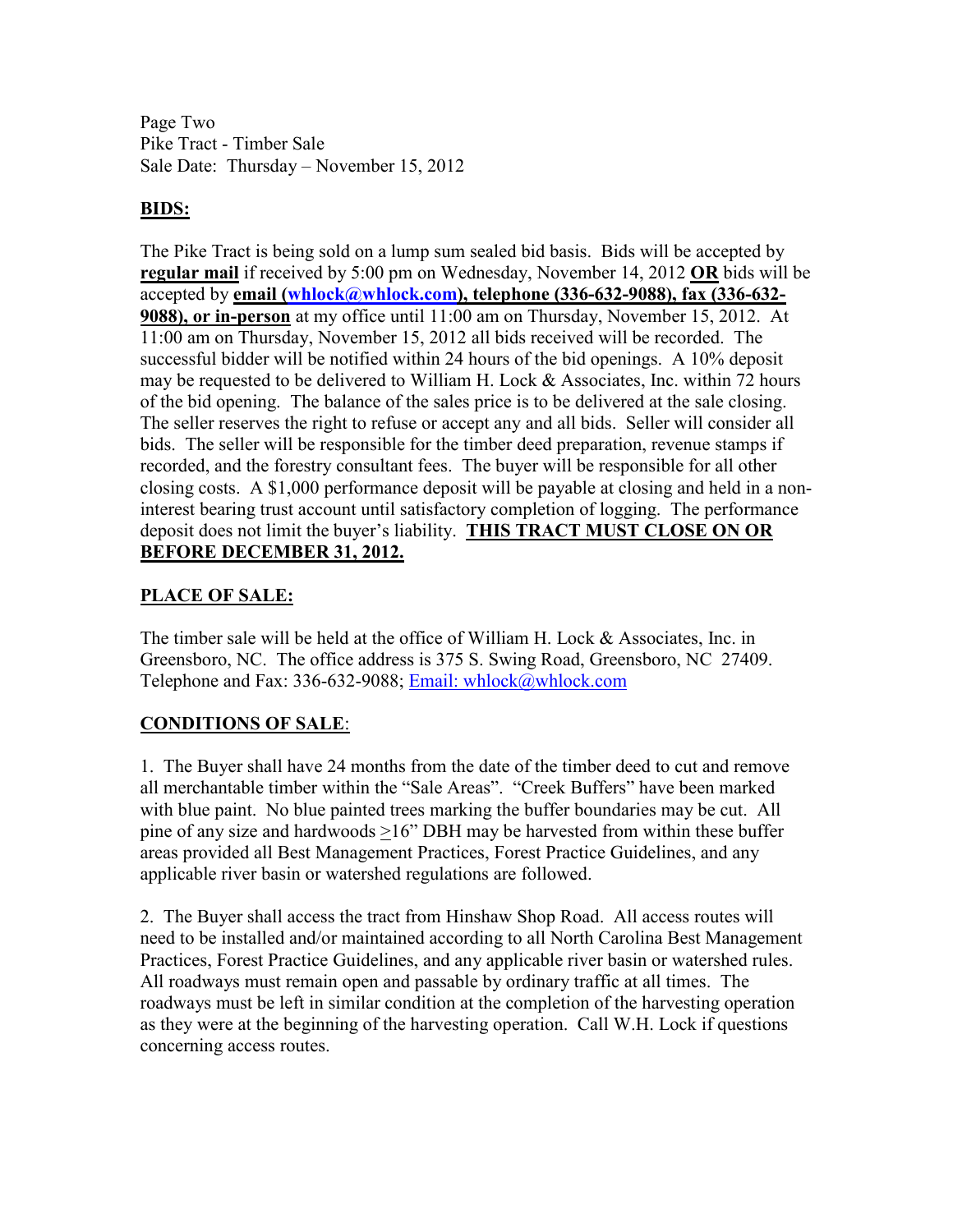Page Three Pike Tract - Timber Sale Sale Date: Thursday – November 15, 2012

3. The Buyer is responsible for maintaining a clean site. No equipment parts, trash, tires or other debris resulting from the logging and/or harvesting operation shall be left on the property. It shall be the Buyer's responsibility to clean up any hazardous material or chemical waste spills (as a result of the logging and/or harvesting operation) including but not limited to Diesel Fuel, Hydraulic Fluid, Machine Oil, and/or Gasoline upon the subject property. Responsibility will include any required remediation including but not limited to the removal of contaminated soils.

4. Harvesting operations must not interfere with any farming operations and farming operations must not interfere with any harvesting operations. Decking, loading or hauling will not be permitted in any existing open fields or pastures immediately adjacent to the timber unless approved by William H. Lock & Associates, Inc. If approved, open areas must be free of logging debris, smoothed when completed, and re-seeded if necessary. All loading decks and truck parking areas must be reseeded when the harvesting operation is completed.

5. The Buyer is responsible for following all Federal, State, and local regulations regarding timber harvesting activities. If required, Buyer is responsible for obtaining any necessary permits or licenses required for timber harvesting. All logging operations must conform to North Carolina Best Management Practices, Forest Practices Guidelines, and any applicable river basin or watershed rules. In the event that a non-compliance situation is identified on the tract as a result of the harvesting operation, William H. Lock & Associates, Inc. will have the express right to suspend the harvesting operation until the situation is brought into compliance. No trees or other logging debris shall be left in or across the property boundary, sale cutting lines or access roads and paths.

6. All necessary property lines and corners have been marked with pink flagging. No flagged trees denoting the property and/or sale boundary shall be cut and no trees outside the boundary lines shall be cut. If trees marking the property lines or sale boundary are cut, North Carolina timber trespass laws may apply. No trees shall be cut to fall on a neighboring landowner's property or where potential damage may occur. If existing property corners are damaged or removed as a result of the harvesting operation, Buyer agrees to replace the markers at the correct surveyed location at their own expense.

7. Buyer agrees to notify William H. Lock & Associates, Inc., P. O. Box 49571, Greensboro, NC 27419 at least 3 days in advance of the beginning of the harvesting operation and at least 3 days in advance of the completion of the harvesting operation. The buyer and/or logger must complete a pre-harvest inspection with WHL & Associates prior to beginning any logging activity.